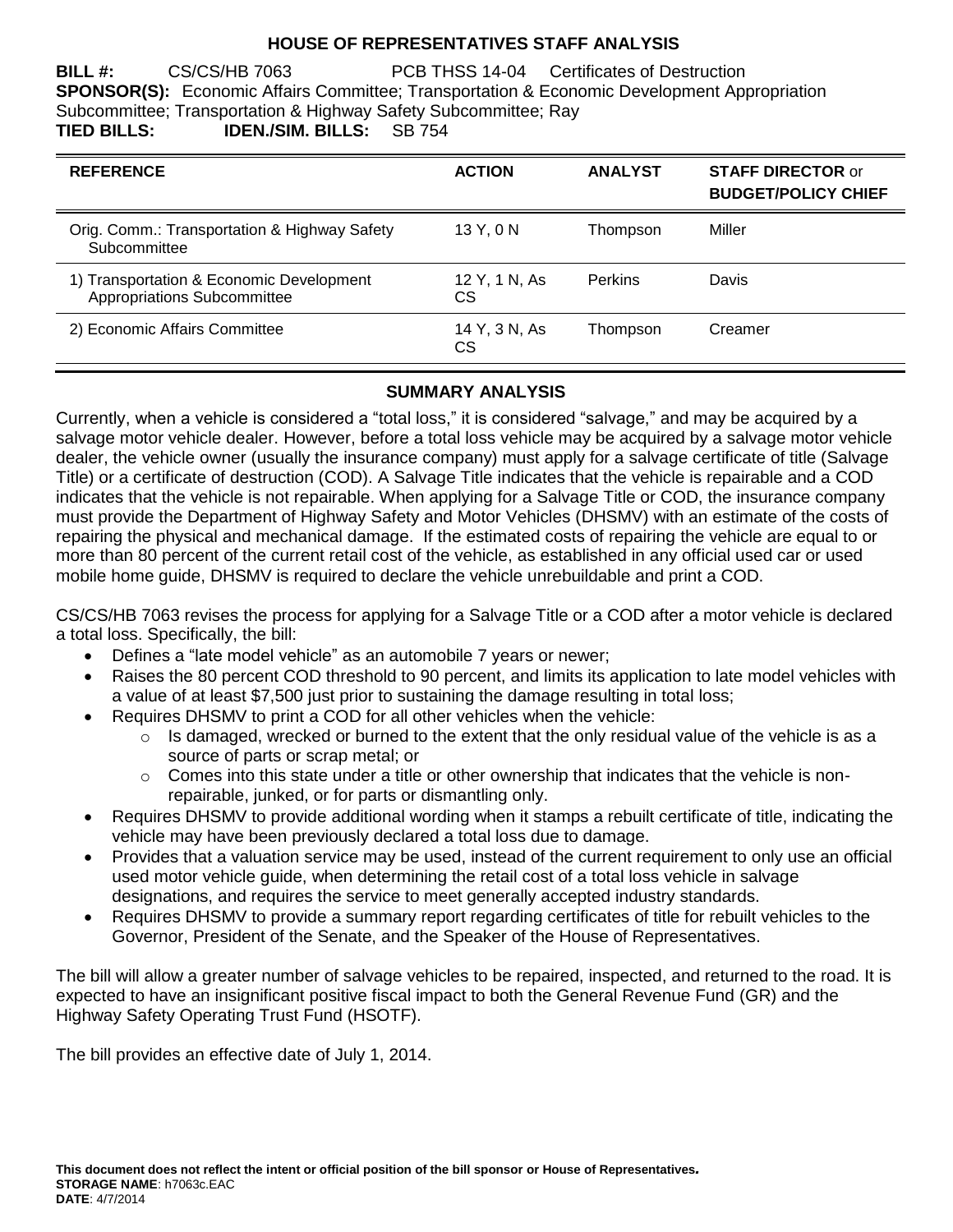#### **FULL ANALYSIS**

### **I. SUBSTANTIVE ANALYSIS**

#### A. EFFECT OF PROPOSED CHANGES:

#### **Present Situation**

#### Total Loss

Currently, Florida law defines a motor vehicle (vehicle or mobile home) as a 'total loss'<sup>1</sup> when:

- an insurance company pays the vehicle owner to replace the wrecked or damaged vehicle with one of like kind and quality or when an insurance company pays the vehicle owner upon the theft of the vehicle<sup>2</sup>; or
- an uninsured vehicle is wrecked or damaged and the cost, at the time of loss, of repairing or rebuilding the vehicle is 80 percent or more of the cost to the vehicle owner of replacing the wrecked or damaged vehicle with one of like kind and quality.<sup>3</sup>

However, the vehicle owner and the owner's insurance company may reach an agreement to repair, rather than replace, the vehicle. In this case, the vehicle is not considered a 'total loss,' unless the actual cost to repair the vehicle to the insurance company exceeds 100 percent of the cost of replacing the vehicle with one of like kind and quality. If the cost to repair does in fact exceed 100 percent of the replacement cost, the vehicle owner must request that DHSMV brand the vehicle's certificate of title with the words 'Total Loss Vehicle.'<sup>4</sup>

#### Salvage Titles

From a national perspective, the purpose of a salvage motor vehicle title is to indicate that a vehicle has been severely damaged or declared a total loss at some point in its history, and to provide a traceable record for such vehicles the titles to which have been surrendered. Before disposing of or selling a total loss vehicle, the owner or insurance company is usually required to apply for some type of a salvage motor vehicle title. In such cases, the certificate of title is submitted to the respective state's titling agency, and depending on the state and level of damages, the vehicle may be designated rebuildable or unrebuildable<sup>5</sup> and, thereby receive the appropriate title designation. If the vehicle is deemed rebuildable, some states, including Florida, allow it to be repaired, inspected, and ultimately returned to the road. If the vehicle is deemed unrebuildable, the vehicle must be destroyed or dismantled.

Typically, the insurance company has its own procedure for the disposition of rebuildable or unrebuildable total loss vehicles. In Florida, many insurance companies have an agreement with a motor vehicle auction company $^6$  to acquire, apply for title of, and sell, the vehicle. The auction company, in turn, charges a fee to the insurance company, for their services. Buyers at an auto auction

 $\overline{a}$ 

<sup>1</sup> s. 319.30(3)(a), F.S.

<sup>&</sup>lt;sup>2</sup> s. 319.30(3)(a)1.a., F.S.

s. 319.30(3)(a)1.b., F.S.

 $4 \text{ s. } 319.30(3)(a)(2)$ , F.S.

<sup>&</sup>lt;sup>5</sup> The American Association of Motor Vehicle Administrators, Best Practices for Title and Registration of Rebuilt and Specially Constructed Vehicles, November 2012, at page 3, defines a "non-repairable vehicle" as a motor vehicle that is damaged, destroyed, wrecked, burned or submerged in water to the extent that the only residual value of the vehicle is as a source of parts or scrap metal or identified by a jurisdiction or insurer that it is not rebuildable. Vehicles designated as non-repairable cannot be rebuilt for operation on public roads. The AAMVA defines a "rebuilt vehicle" as a motor vehicle that has been previously titled or registered, or both, that was incapable of operation or use on highways due to damage and that has been rebuilt to the original design of the vehicle by replacing major component parts with like make and model parts. Prior to being rebuilt, the vehicle may have been declared a total loss by an insurance company and branded salvage but does not extend to include unrepairable branded vehicles. On file with the House Transportation & Highway Safety Subcommittee.

**STORAGE NAME**: h7063c.EAC **PAGE: 2**  $6$  s. 320.27(1)(c)4., F.S., defines a "motor vehicle auction" as any person offering motor vehicles or recreational vehicles for sale to the highest bidder where buyers are licensed motor vehicle dealers. Such person shall not sell a vehicle to anyone other than a licensed motor vehicle dealer.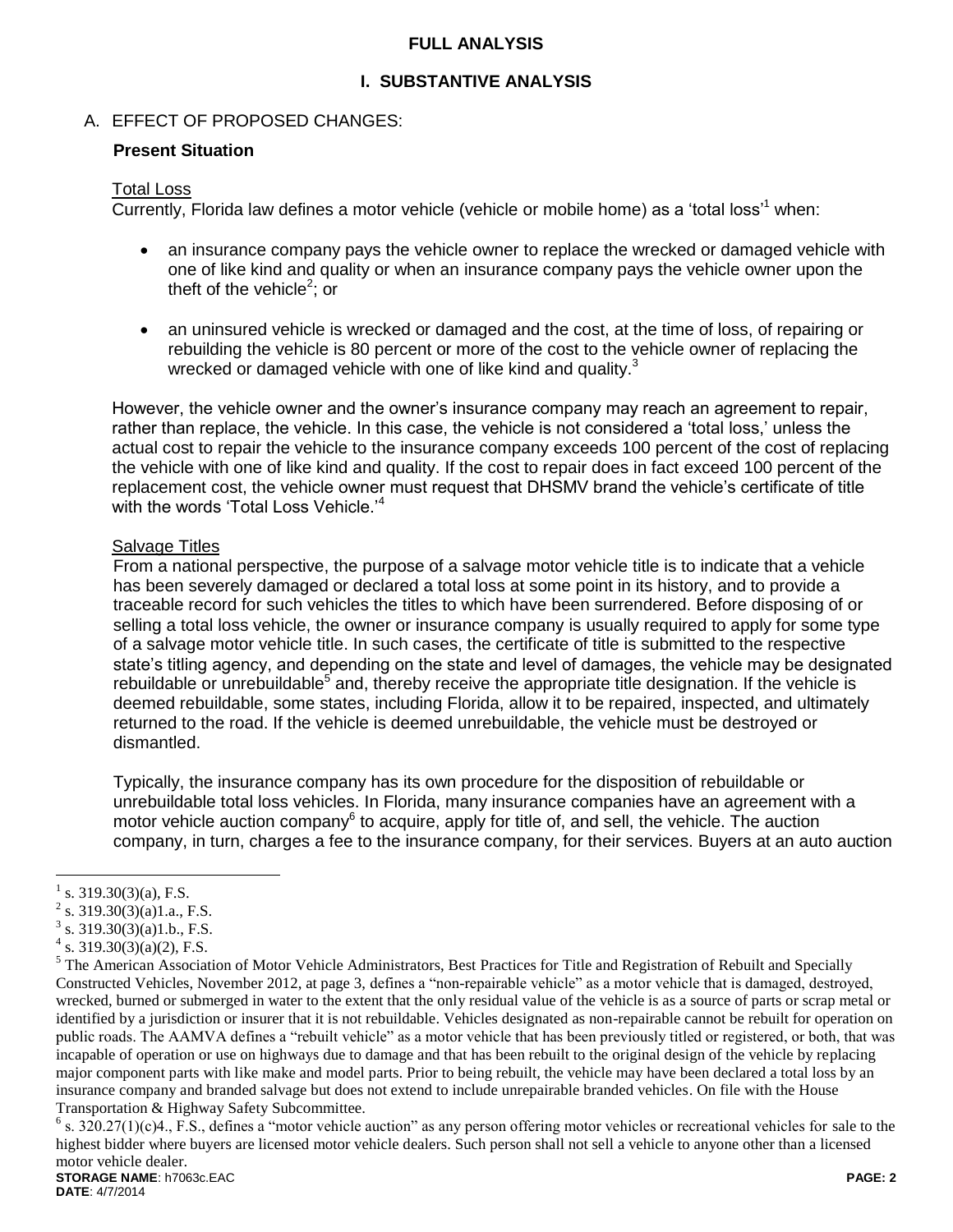must be licensed motor vehicle dealers,<sup>7</sup> and may include salvage motor vehicle dealers<sup>8</sup> who are defined in Florida law as, "any person who engages in the business of acquiring salvaged or wrecked motor vehicles for the purpose of reselling them and their parts." In Florida, most buyers of rebuildable vehicles are auto dealers, or exporters. Buyers of unrebuildable vehicles are primarily automobile dismantlers and recyclers.

In Florida, a rebuildable designation is called a Salvage Title, $9$  and an unrebuildable designation is called a COD.<sup>10</sup> Before a total loss vehicle may be acquired by a salvage motor vehicle dealer, the vehicle owner or insurance company must apply for a Salvage Title or a COD. Since 1989, Florida has utilized a percentage-based threshold to determine whether a total loss vehicle receives a Salvage Title or a COD.<sup>11</sup> When applying for a Salvage Title or COD, the insurance company must provide DHSMV with an estimate of the costs of repairing the physical and mechanical damage.<sup>12</sup> If the estimated costs of repairing the vehicle are equal to 80 percent or more of the current retail cost of the vehicle, as established in any official used car or used mobile home guide, DHSMV is required to declare the vehicle unrebuildable and print a COD.<sup>13</sup> The specific reason why that particular percentage threshold was originally established is unknown.

During the last five years, Florida has issued 171,742 Salvage Titles, compared to 822,778 CODs, or approximately 130,000 more CODs than Salvage Titles issued annually.<sup>14</sup> There is a \$2 fee for each Salvage Title, and a \$3 fee for each COD, both of which are deposited into GR.<sup>15</sup>

### Rebuilt Inspections

Before a salvage motor vehicle dealer resells a salvage motor vehicle, the salvage motor vehicle must go through a physical rebuilt inspection conducted by DHSMV.<sup>16</sup> The purpose of the rebuilt inspection is to assure the identity of the vehicle and all major component parts which have been repaired or replaced.<sup>17</sup> After the rebuilt inspection, DHSMV affixes a decal to the vehicle that identifies the vehicle as a rebuilt vehicle.<sup>18</sup> Upon issuance of a certificate of title for the vehicle, DHSMV is required to stamp, in a conspicuous place on the title, words stating the nature of the proposed use of the vehicle or stating that the vehicle has been rebuilt.<sup>19</sup>

There is a \$40 fee for the initial rebuilt inspection, which is deposited into GR. If a subsequent inspection is required, there is a \$20 fee, which is deposited into the HSOTF.<sup>20</sup>

# Other States

A federal law governing the salvage title process uniformly across the country does not exist. The result

 $\overline{a}$ 

<sup>7</sup> s. 320.27(1)(c), F.S., defines "motor vehicle dealer" as person engaged in the business of buying, selling, or dealing in motor vehicles or offering or displaying motor vehicles for sale at wholesale or retail, or who may service and repair motor vehicles pursuant to an agreement as defined in s. 320.60(1). Any person who buys, sells, or deals in three or more motor vehicles in any 12-month period or who offers or displays for sale three or more motor vehicles in any 12-month period shall be prima facie presumed to be engaged in such business.

 $8\,$  s. 320.27(1)(c)5., F.S.

 $9^9$  s. 319.30(1)(t), F.S.

 $10$  s. 319.30(1)(a), F.S.

 $11$  s. 17, chapter 89-333, Laws of Florida.

 $12$  s. 319.30(3)(b), F.S.

 $^{13}$  Id.

<sup>&</sup>lt;sup>14</sup> Information received from the Department of Highway Safety & Motor Vehicles (9/19/2013), on file with the Transportation & Highway Safety Subcommittee.

<sup>&</sup>lt;sup>15</sup> ss. 319.32(1), 713.78(11)(b), and 713.785(7)(b), F.S.

 $^{16}$  s. 319.14(1)(b), F.S.

 $^{17}$  Id.

 $^{18}$  Id.

 $19\frac{10}{3}$ . 319.23(2), F.S.

 $20$  Regarding the \$20 re-inspection fee, according to DHSMV, "[t]he owner can continue to pay the fee until the vehicle passes inspection. Multiple (3 or more) inspections are exceedingly rare." Email on file with the Transportation & Highway Safety Subcommittee.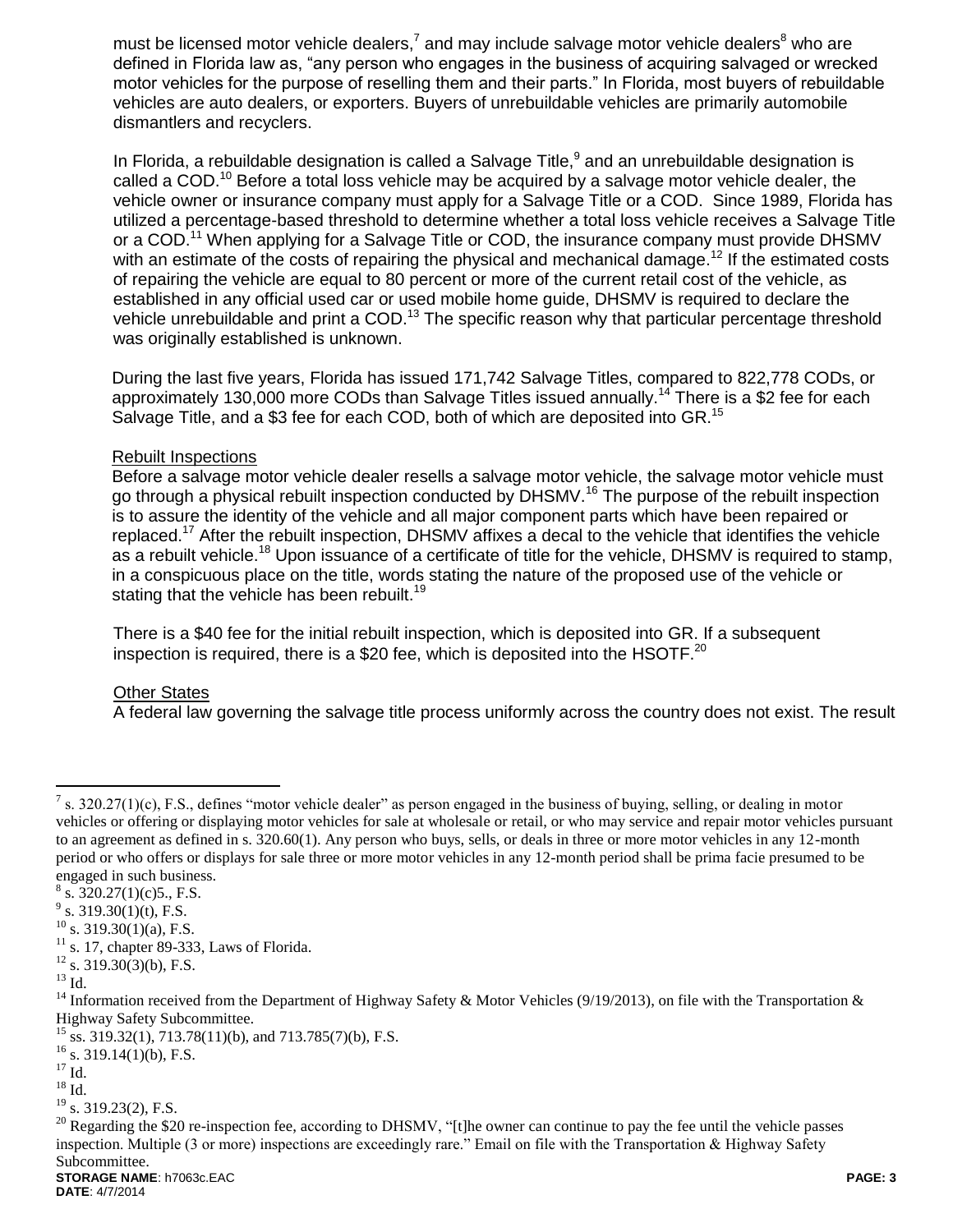is considerable variation in state salvage title laws, processes, and nomenclature.<sup>21</sup> The methods used to determine whether or not a vehicle is unrebuildable also vary, but similar to total loss methods, tend to be damage or theft driven. Such methods tend to be based on "non-repairable" criteria and include a narrative definition, or a value-based criteria and include a specific damage-to-value threshold.

According to a review of other states' motor vehicle titling regulations, approximately 27 states do not provide a specific level of damage that would prevent the most heavily damaged vehicles from being rebuilt and retitled, 19 states provide some form of a narrative definition describing a level of damage, and three states, including Florida, provide a specific percentage-based threshold that requires a vehicle to be declared unrebuildable if the estimate of damages is equal to or greater than the respective percentage threshold. Florida,<sup>22</sup> Michigan,<sup>23</sup> and Virginia<sup>24</sup> each provide a specific percentage-based threshold to determine whether a salvage motor vehicle is designated as unrebuildable. Florida sets its damage threshold at 80 percent, Michigan is 91 percent, and Virginia is 90 percent. The one remaining state, Connecticut, provides a narrative definition, but provides that if a specific number of major component parts are damaged, the vehicle may not be driven.<sup>25</sup>

# **Proposed Changes**

The bill defines a "late model vehicle" to mean an automobile 7 years or newer. The bill raises the 80 percent repair-to-value COD threshold to 90 percent, and limits its application to late model vehicles with a value of at least \$7,500 just prior to sustaining the damage resulting in total loss. The bill allows for the use of an official used motor vehicle guide or valuation service when determining the value of a total loss vehicle in salvage designations, and requires the valuation service to meet generally accepted industry standards. The bill creates a new valuation standard where all other vehicles which are a total loss would be designated unrebuildable by DHSMV and issued a COD if the vehicle:

- Is damaged, wrecked or burned to the extent that the only residual value of the vehicle is as a source of parts or scrap metal; or
- Comes into this state under a title or other ownership that indicates that the vehicle is nonrepairable, junked, or for parts or dismantling only.

The bill requires DHSMV upon issuance of a certificate of title for a rebuilt vehicle, to provide additional wording when it stamps a rebuilt certificate of title, indicating the vehicle may have been previously declared a total loss vehicle due to damage.

The bill also requires DHSMV to provide on or before October 31, 2015, a summary report to the Governor, the President of the Senate, and the Speaker of the House of Representatives regarding certificates of title for rebuilt vehicles. The summary report must include:

- DHSMV's legislative recommendations to address any needed improvements to the process used to issue certificates of title for rebuilt motor vehicles;
- DHSMV's legislative recommendations to correct any problems with the process used to issue certificates of title for rebuilt motor vehicles;
- DHSMV's legislative recommendations as to the need for, and appropriate process for, inspecting the roadworthiness of rebuilt motor vehicles based on relevant data; and
- Data on crashes caused by vehicle defects involving rebuilt motor vehicles.

 $\overline{a}$ 

<sup>&</sup>lt;sup>21</sup> National Conference of Commissioners on Uniform State Laws website at <http://www.uniformlaws.org/ActSummary.aspx?title=Certificate%20of%20Title%20Act> (Last viewed 1/17/14).

s.  $319.30(3)(b)$ , F.S.

 $^{23}$  s. 257.217C(2)(b)(i), M.V.C.

 $24$  s. 46.2-1600, V.S.C.

**STORAGE NAME**: h7063c.EAC **PAGE: 4**  $25$  s. 14-16C(2)(A), C.S., requires the insurer to stamp the word "SALVAGE" in one-inch-high letters not to exceed three inches in length on the certificate of title except that if the insurance company determines that such motor vehicle has ten or more major component parts which are damaged beyond repair and must be replaced, the insurer taking possession of such motor vehicle shall stamp the words "SALVAGE PARTS ONLY" in one-inch-high letters not to exceed three inches in length on the motor vehicle's certificate of title and shall return such certificate to such person, firm or corporation.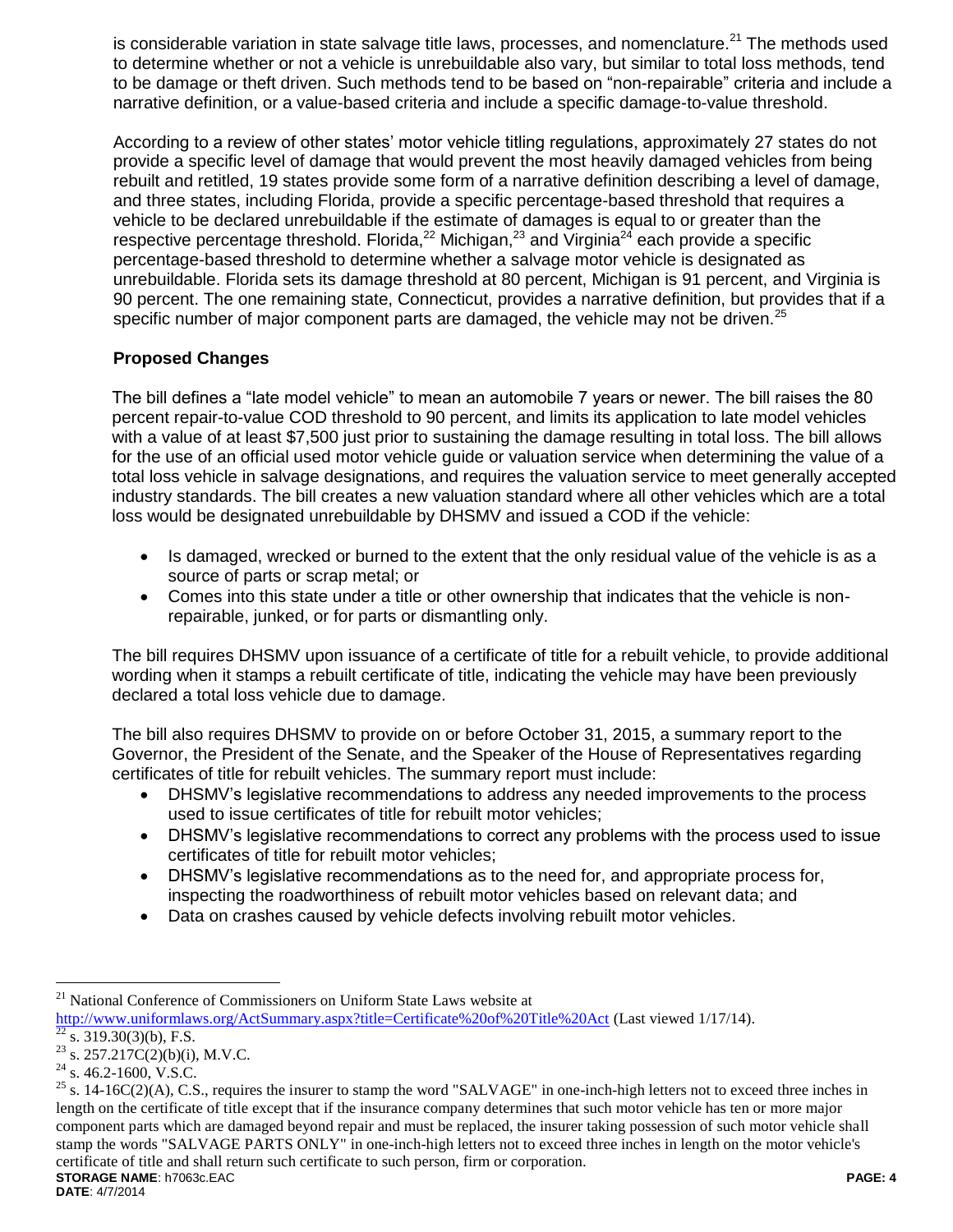The changes in the bill will result in more salvage titles being issued than under current law, thus allowing for the potential of those vehicles to be rebuilt, sold and permitted back on the roads.

As a salvage motor vehicle that can ultimately be sold to repair and drive is generally valued higher than a salvage motor vehicle that must be destroyed and only used for parts, this could result in a reduction in the overall number of vehicles that are given a COD and required to be destroyed.

- B. SECTION DIRECTORY:
	- Section 1: amends s. 319.23, F.S., relating to application for, and issuance of, certificates of title.
	- Section 2: amends s. 319.30, F.S., relating to salvage motor vehicles.
	- Section 3: creates an unnumbered section of law requiring DHSMV to provide a summary report to the Governor and Legislature on certificates of title for rebuilt vehicles.
	- Section 2: provides an effective date of July 1, 2014.

### **II. FISCAL ANALYSIS & ECONOMIC IMPACT STATEMENT**

- A. FISCAL IMPACT ON STATE GOVERNMENT:
	- 1. Revenues:

See Fiscal Comments.

2. Expenditures:

See Fiscal Comments.

- B. FISCAL IMPACT ON LOCAL GOVERNMENTS:
	- 1. Revenues:

None.

2. Expenditures:

None.

C. DIRECT ECONOMIC IMPACT ON PRIVATE SECTOR:

Because of a lack of data, the private sector impacts cannot be accurately quantified. Allowing a greater number of salvage motor vehicles to be issued a Salvage Title and repaired so that they may be resold as rebuilt vehicles and returned to the road, will likely have a positive fiscal impact on insurance companies, the insurance salvage automobile auction industry, auto dealers and exporters, and to individual motorists who may purchase such vehicles. Reducing the number of vehicles that are issued a COD and required to be destroyed will likely have a negative fiscal impact on the automotive recycling and parts industry.

D. FISCAL COMMENTS:

The bill revises the process for applying for a Salvage Title or COD. A Salvage Title indicates that the vehicle is repairable and a COD indicates that the vehicle is not repairable. There is a \$2 fee for each Salvage Title and a \$3 fee for each COD, both of which are deposited into GR.

Before a salvage motor vehicle dealer resells a salvage motor vehicle or its parts, the salvage motor vehicle must go through a physical rebuilt inspection conducted by DHSMV. The purpose of the rebuilt inspection is to assure the identity of the vehicle and all major component parts which have been repaired or replaced. After the rebuilt inspection, DHSMV affixes a decal to the vehicle that identifies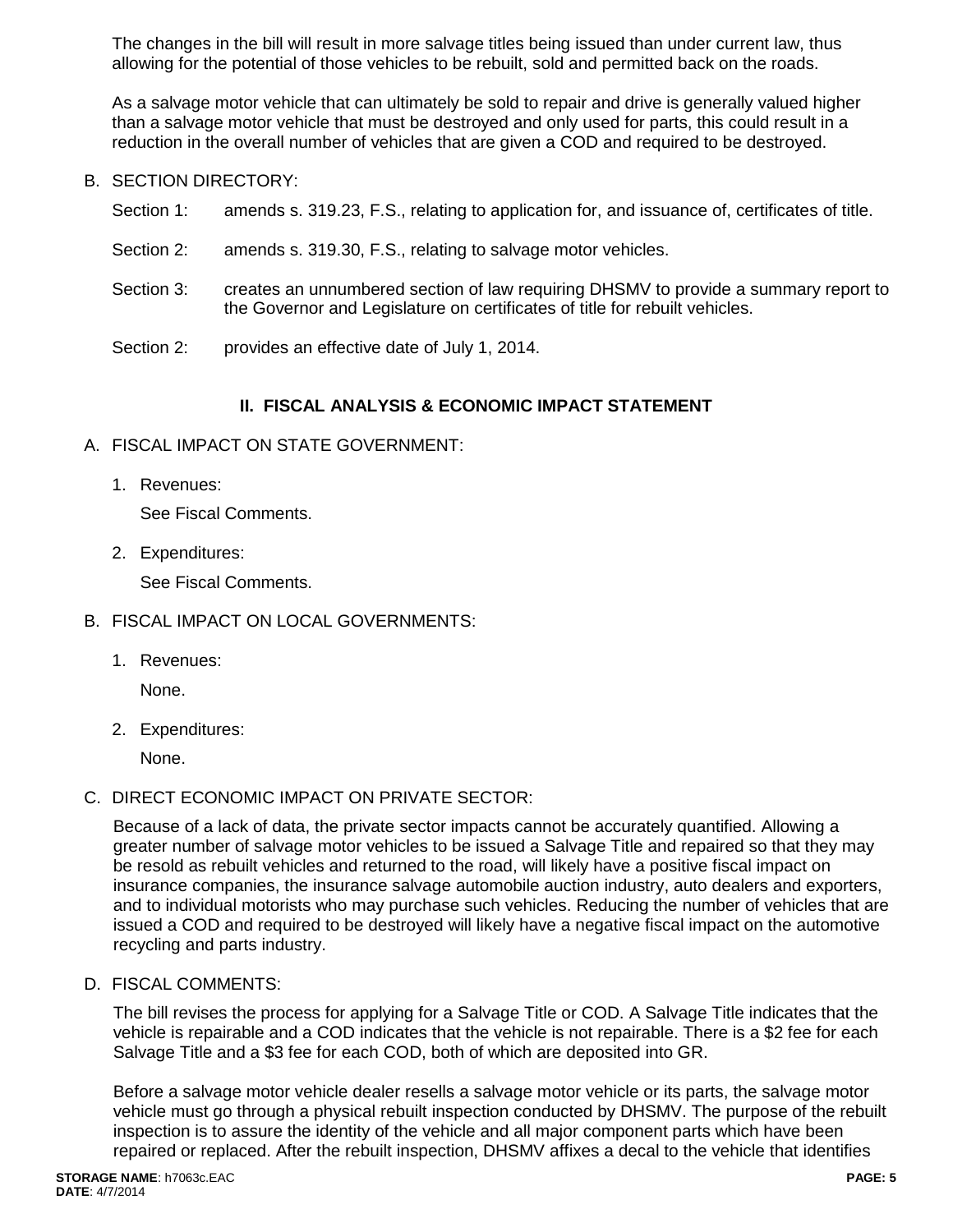the vehicle as a rebuilt vehicle. There is a \$40 fee for the initial rebuilt inspection, which is deposited into GR. If a subsequent inspection is required, there is a \$20 fee, which is deposited into the HSOTF.

The effect of the proposed change is that a greater number of salvage vehicles will be able to be repaired to the extent that they may be resold as rebuilt vehicles and returned to the road. As a result, the amount of fees collected from the issuance of certificates of destruction may decrease, but the amount of fees collected from the issuance of salvage certificates of title may increase.

Additionally, because rebuilt vehicles must go through a rebuilt inspection process by DHSMV, the amount collected from rebuilt inspection fees may increase. As mentioned, the \$40 initial rebuilt inspection fee is deposited into GR and the \$20 re-inspection fee is deposited in the HSOTF. The Revenue Estimating Conference (REC) met on March 7, 2014, and projected an insignificant positive fiscal impact on both GR and on the HSOTF.

The 90 percent threshold for late model vehicles provision was added after the REC projected the fiscal impact of the bill. This provision appears, however, to simply lessen the projected increase in vehicles issued salvage titles. It is expected the bill will have an insignificant positive fiscal impact on both GR and on the HSOTF.

Requiring DHSMV to provide additional wording when it stamps a rebuilt certificate of title, may require programming, and thus, create a negative fiscal impact to the department. It is unknown how many rebuilt titles will be issued prospectively. The fiscal impact to DHSMV is unknown.

Requiring DHSMV to provide a summary report regarding certificates of title for rebuilt vehicles to the Governor, President of the Senate, and the Speaker of the House of Representatives, including relevant data on crashes caused by vehicle defects involving rebuilt motor vehicles, may have a negative impact to the department.

### **III. COMMENTS**

### A. CONSTITUTIONAL ISSUES:

- 1. Applicability of Municipality/County Mandates Provision: None.
- 2. Other:

None.

B. RULE-MAKING AUTHORITY:

None.

C. DRAFTING ISSUES OR OTHER COMMENTS:

None.

# **IV. AMENDMENTS/ COMMITTEE SUBSTITUTE CHANGES**

The Transportation & Economic Development Appropriations Subcommittee considered HB 7063 on March 24, 2014 and adopted a strike-all amendment which:

- defined a "late model vehicle" to mean an automobile 7 years or newer
- raised the 80 percent repair-to-value COD threshold to 90 percent, and limits its application to late model vehicles with a value of at least \$7,500, and